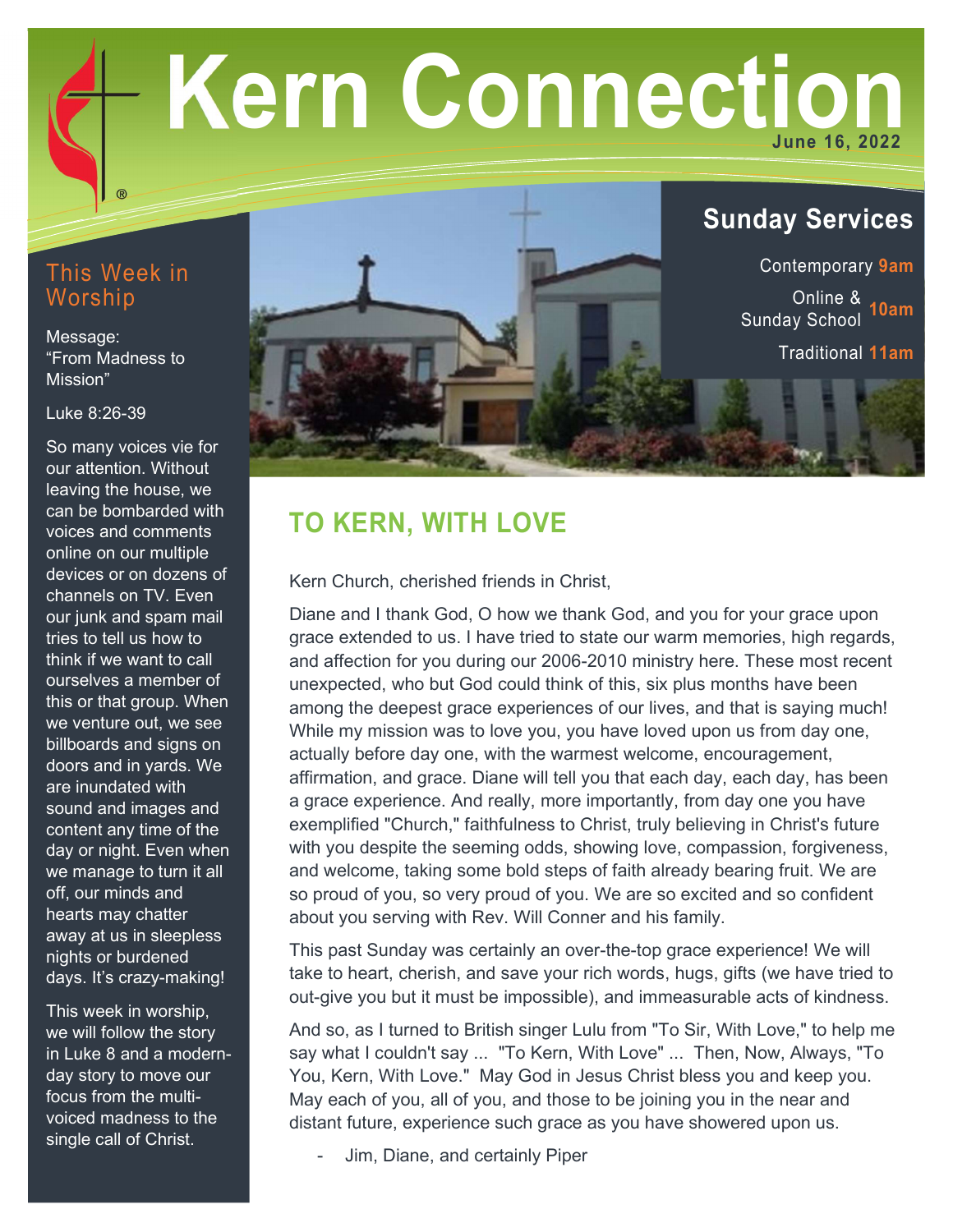# **Kern Youth** Kern Kids<br> **Kern Kids**<br>
Chanda Knight<br>
Kern Youth & Kids

#### Prayer for Commitment to the Church

God, give my children a strong and lasting commitment to the body of the Christ, the church (Psa. 122:1).



Please continue praying for our Children and Youth through the summer months.

#### Camp in the Community

We are currently in the middle of Camp In The Community and it is going wonderfully. We will have a full report for you next week.

#### Back to School Party

Back to School Party will be held at Oak Ridge Bowling Center on July 17, 4pm. All children and youth are invited to attend. Limited lanes are reserved, and shoes are provided. Please let Chanda or Alisha know if you plan to attend.

### Alisha Balcom Chanda Knight Kern Kids

#### Nursery Workers Needed

We need nursery workers for Sunday mornings and Wednesday evenings. This is a paid position.

If you are interested or know someone who may be interested, please have them contact Chanda Knight.

#### Camp Faith Fall Session

Camp Faith will be taking registrations for our Fall Session starting July 3. The fall session will run August 2–December 15. The cost is \$180 per child. We have openings for ages 6 weeks to 4 yrs. Please contact Chanda Knight for further information at chandak@kernumc.org.

# Calendar

- June 19 Father's Day gift distribution at 10:00am
- June 22, 29 NO meal or Youth **Group**
- July 17 Back to School Party
- August 7 Promotion Sunday
- September (TBA) Outdoor Movie Night
- October 30 Trunk Or Treat

Start children off on the way they should go, and even when they are old they will not turn from it.

Proverbs 22:6

# Promotion Sunday

Promotion Sunday will be on Aug. 7 for any children transitioning out of the nursery into the pre-school Sunday school class, and any 4th graders moving up to 5th grade will transition to the youth.

# Fall Mission Trip

We are looking for volunteers to participate in a possible Mission trip in the Fall. Contact Alisha if you may be interested. Planning and searches for new opportunities in missions is underway.

# Benefits of Choral Singing - Part 5 by Ronda Mostella

# Helps With Grief

Medical Science has identified a new group of older individuals called<br>Super-Agers. Super-Super-Agers. Agers are older individuals who have the mental or physical capability of their decades-younger counterparts.

Scientists know any regular physical activity reduces health risks. But working your brain with mental activity preserves areas of the brain involved in memory and reasoning. People who use their minds throughout their lives tend to have stronger and active minds later in life.



Researchers found that some areas of the brain in older individuals appeared thinner - an indication of cell loss. But Super-Agers have thicker regions of the brain, which indicates better memory, attention, and higher scores on word memorization tests.

and a or Alisha know if We have openings for ages<br>
ochact Chanda Knight for a way they should go,<br>
contact Chanda Knight for and even when they are<br>
further information at<br>
chanda Knight for any enverths 22:6<br>
1910 - Part Choirs require basic music-reading skills, which are known to increase the capacity of your memory, sharpen your concentration and improve your spatial organization. Yes, think of choir as boot camp for your brain. Give your brain a work-out, have a reduction of dementia and neurodegenerative diseases.

Yet another reason to join the Kern Choir!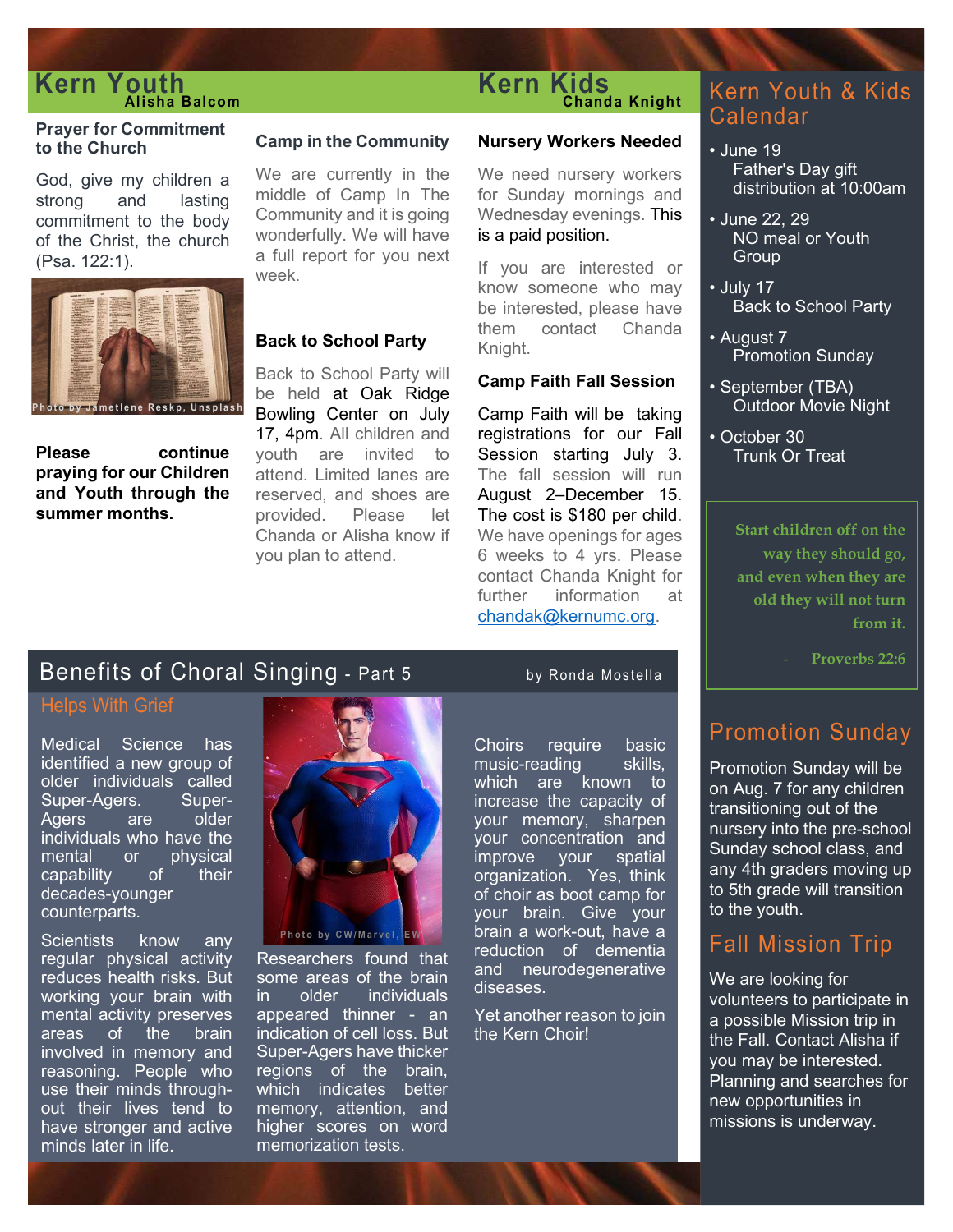# All Aboard the Meal-Train!

Are you able to help provide a meal for someone in our congregation? Are you willing to donate money to help with this cause? The reasons for this need vary: recovering from surgery, injury, and illness, to grief and many other things. Please send an email to

feedtheneed@kernumc.org if you are interested in helping our church family through times of need.

# Baby Shower for the Conners

On Saturday, July 9, we will be having a baby shower for our new pastoral family, the Conners, in celebration of their newest family member. If you are able, please bring a gift for the baby or for the family. We want to make them feel supported and loved through this exciting time!

Keep an eye out for more information to come!

He defends the cause of the fatherless and the widow, and loves the foreigner residing among you, giving them food and clothing.

Deuteronomy 10:18



# Missions and Outreach News

We're helping others because KERN CARES!

#### Crossroads Ministry

Crossroads Ministry, founded by our own Cora Rhew, prepares homeless and at-risk single mothers for the challenges ahead by learning to face the world head-on with goals, good decisions, and training. Crossroads is transforming an abandoned hotel into a Center of Hope to house these women and children. There are two events this summer at which Kern members can help Crossroads. The first is the Oak Ridge Lavender Festival on Saturday, June 18 from 8:00AM–4:00PM where Crossroads will again have their 'Crazy for Brownies' booth. This year, there will also be scones, sourdough bread, Artisan Bread, and other specialty baked goods, plus gluten free options, so Cora is looking for bakers! Cookies will need to be five to a package, breads sold whole, scones and brownies will be sold individually. Also, on Saturday August 20, the Crossroads Annual 'Tea for Two' will be held at Kern Church so mark your calendars now, and email Cora at crhew@comcast.net to make your reservation!

We have an opportunity to help refugees across Europe!

European Mission Trip

Our Worship Leader, Chris DeCew, has been invited to go to Europe in early July with Cedar<br>Springs Presbyterian Presbyterian Church for the purpose of handing out supplies,<br>transporting families. transporting gathering information on organizations, and spreading the gospel. This will be a two-week trip, bouncing around the continent to partner with several organizations: Gouda, Netherlands (Int. Christian Fellowship) Berlin, Germany (The London Project) Bucharest, Romania (All4Aid).

For more information<br>contact Chris at contact Chris at chrisd@kernumc.org.

#### Pray for Ukraine

So many people are displaced and suffering in unimaginable situations. Sometimes it seems that praying isn't enough, but we know that God works miracles and honors our petitions for others.

#### Each One Bring One

Steve Ryman's churches in the Greeneville, TN, area need non-perishable food, clothing, and just about anything else. This area is very impoverished. Steve picks up your gifts on the last Thursday of each month. Green containers are in the Narthex and Family Life Center. If we each bring just one item, we'll FILL UP STEVE'S TRUCK!

#### Celebration!

#### Zimbabwe Mission **Buckets**

Many thanks to all who contributed funding to provide food buckets to the Zimbabwe Ishe Anesu Project for Underprivileged Children. Our goal of 10 buckets has been met!

Thank you to our great team that helped purchase, pack, and deliver buckets for shipping.

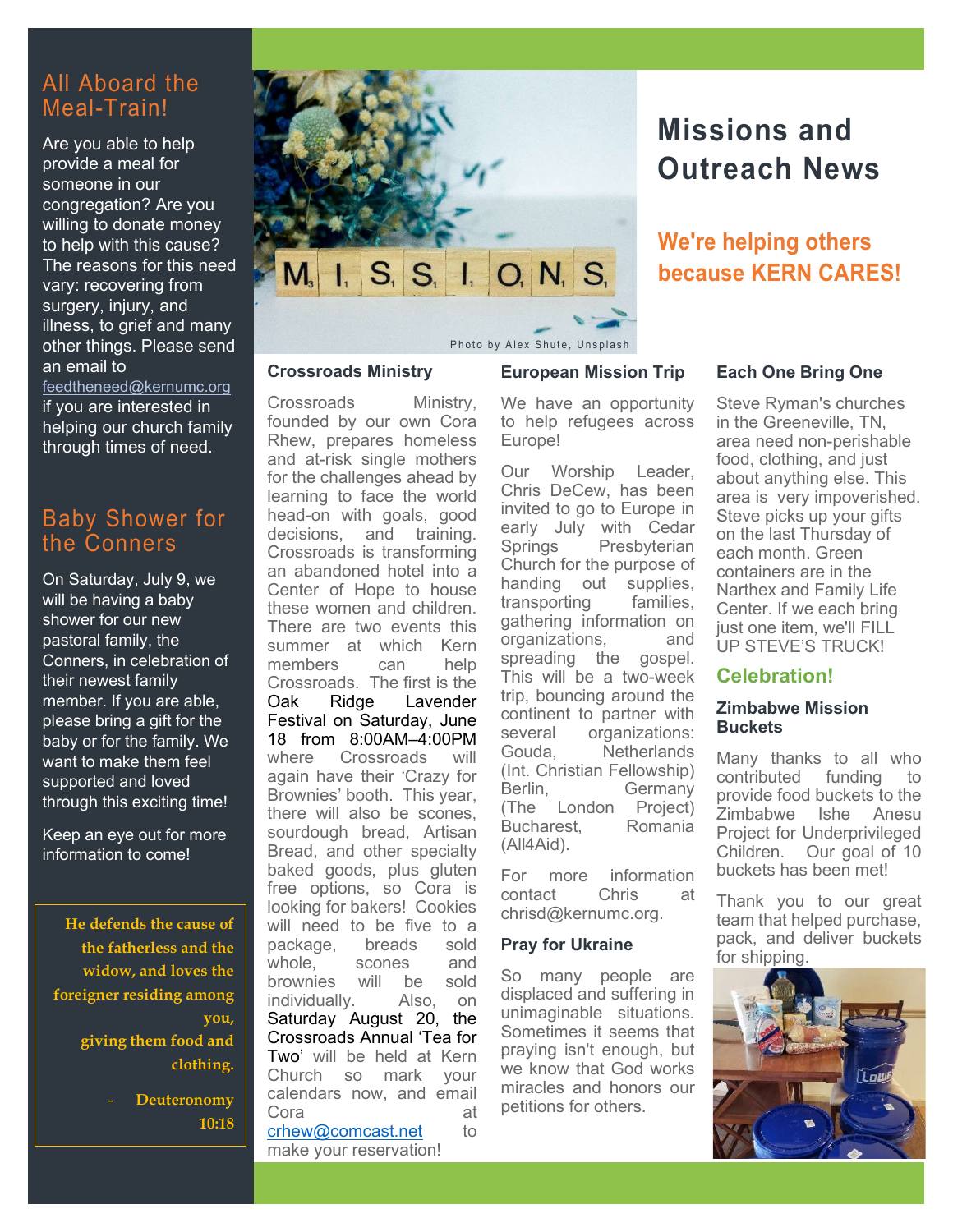# Informal Home Gatherings Invitation!

Michelle Pawel

"For where two or three have gathered together in My name, I am there in their midst."

Matthew 18:20

Will Conner and his beautiful family will be joining Kern in ministry in just two short weeks! In his first weeks here, Pastor Will is interested in getting to meet and learn a little bit about as many of our congregation as he can. He has asked that SPR organize opportunities for the congregation to sign up to participate in an informal home gathering during the month of July. And SPR has done just that! In the newsletter last week, you were asked to Save a Date specifically for one of these meetings. This week, you are invited to choose a gathering and participate.

Below is a list of the dates and times of the scheduled gatherings. Please pick a date that fits your schedule and send an email to  $signup@kernumc.org$  with your name, phone number, number of family attending, and the date of the gathering you would like to attend.

Gatherings have limited capacity and seats will be filled on a First Come, First Served basis. If your chosen gathering fills up before your email is received, you will be contacted to choose another gathering.

We will also offer Zoom gatherings. If you are interested in gathering by Zoom, please be sure to sign up for a Zoom gathering at the above email address.

We are so blessed to have the Conner family coming along side us in ministry. Let's plan to gather and meet Pastor Will throughout the month of July!

#### Gatherings:

Thursday, July 7, 2-4pm at the home of Steve and Michelle Pawel Tuesday, July 12, 10am-12pm at the home of Mike Cox and Marcia Walker Saturday, July 16, 10am-12pm at the home of Dean and Peggy LeBlanc Monday, July 18, 6-8pm at the home of David and Sandy Bradshaw Tuesday, July 19, 2-4pm at the home of Janet and Lyman Bowker For Youth Only, Wednesday, July 20, 6-8pm at the church Zoom meeting(s) TBA – please let us know your preference

For questions, contact michellepawel@comcast.net.

"And when they had prayed, the place where they had gathered together was shaken, and they were all filled with the Holy Spirit and began to speak the word of God with boldness."

Acts 4:31

"For where two or three have gathered together in My name, I am there in their midst."

Matthew 18:20

ľ